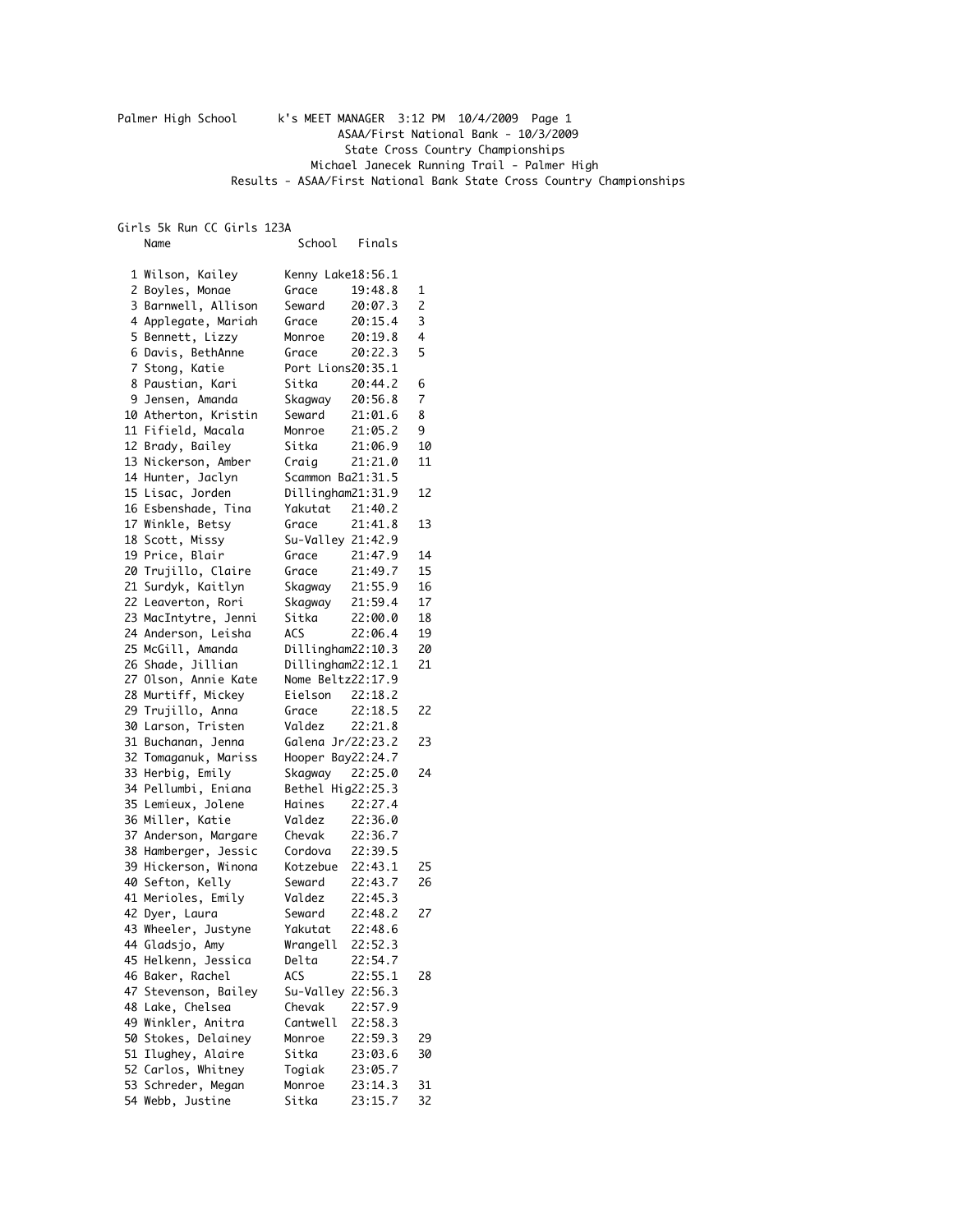| 55 Ionashku, Tanya                   | Delta                | 23:23.0            |    |
|--------------------------------------|----------------------|--------------------|----|
| 56 Castle, Melissa                   | Craig                | 23:24.4            | 33 |
| 57 Rooney, Mykayla                   | Wrangell             | 23:24.9            |    |
| 58 Beans-Polk, Chels                 | Bethel Hig23:27.0    |                    |    |
| 59 Williams, Cassi                   | Klawock              | 23:27.2            |    |
| 60 Boskofsky, Raissa                 | Port Lions23:27.8    |                    |    |
| 61 Magpantay, JB                     | Unalaska H23:28.4    |                    |    |
| 62 Medinger, Kathryn                 | Sitka                | 23:31.5            | 34 |
| 63 Corsetti, Sierra                  | IDEA                 | 23:36.2            |    |
| 64 Rassmussen-Rehkop                 | Sitka                | 23:40.4            | 35 |
| 65 Jaconette, Olivia                 | ACS                  | 23:45.0            | 36 |
| 66 Barlow, Kara                      | Craig                | 23:50.5            | 37 |
| 67 Uttercyuk, Carla                  | Scammon Ba23:51.3    |                    |    |
| 68 Doty, Mariah                      | Kenny Lake23:51.6    |                    |    |
| 69 Joseph, Cassandra                 | Tanana               | 23:52.1            |    |
| 70 Reed, Julie                       | Kiana                | 23:55.7            |    |
| 71 Vanderbunt, Britn                 | Eielson              | 23:56.7            |    |
| 72 Nelson, Darilyn<br>73 Gore, Windy | Kotzebue<br>Cantwell | 23:57.4<br>23:58.7 | 38 |
| 74 Green, Crystal                    | Delta                | 23:59.4            |    |
| 75 Wortman, Paisley                  | Craig                | 24:04.2            | 39 |
| 76 Horner, Rochelle                  | Nome Beltz24:18.4    |                    |    |
| 77 Gallahorn, Heathe                 | Kotzebue             | 24:18.7            | 40 |
| 78 Simmonds, Flora                   | Barrow Hig24:20.3    |                    |    |
| 79 Lind, Maren                       | Dillingham24:23.5    |                    | 41 |
| 80 Owen, Alex                        | Craig                | 24:29.0            | 42 |
| 81 Thompson, Krystal                 | ACS                  | 24:29.7            | 43 |
| 82 Prociw, April                     | Barrow Hig24:35.4    |                    |    |
| 83 Berry, Tess                       | Seward               | 24:38.3            | 44 |
| 84 Boyd, Taylor                      | Eielson              | 24:45.0            |    |
| 85 Jackson, Ruth                     | Noorvik              | 24:48.9            |    |
| 86 Ferguson, Elizabe                 | Kotzebue             | 24:58.2            | 45 |
| 87 Tozier, Caitlin                   | Nome Beltz24:59.2    |                    |    |
| 88 Polk, Kira                        | Bethel Hig25:02.6    |                    |    |
| 89 Halverson, Josie                  | Monroe               | 25:05.3            | 46 |
| 90 Herbert, Maggie                   | Seward               | 25:05.6            | 47 |
| 91 Michels, Morgan                   | Su-Valley 25:13.0    |                    |    |
| 92 Erlich, Jamie                     | Kotzebue             | 25:14.8            | 48 |
| 93 Zweifel, Catie                    | Seward               | 25:20.6            | 49 |
| 94 Norris, Alyssa                    | Monroe               | 25:22.6            | 50 |
| 95 Pitka, Lorena                     | Galena Jr/25:34.4    |                    | 51 |
| 96 Willis, Sabrina                   | ACS                  | 25:51.2            | 52 |
| 97 Commack, Robin                    | Selawik              | 25:51.9            |    |
| 98 Koonooka, Marina                  | Gambell 26:06.6      |                    |    |
| 99 Schreder, Nicole                  | Monroe               | 26:12.3            | 53 |
| 100 Whiting, Denali                  | Kotzebue             | 26:45.1            | 54 |
| 101 Godsby, Emily                    | ACS                  | 26:53.2            | 55 |
| 102 Nelson, Brittany                 | Dillingham27:03.4    |                    | 56 |
| 103 Cosca, Billie                    | Nome Beltz27:24.1    |                    |    |
| 104 Sheldon, Marie                   | Galena Jr/27:34.0    |                    | 57 |
| 105 Gregg, Darla                     | Galena Jr/27:34.4    |                    | 58 |
| 106 Thibodeauz, Brian                | ACS                  | 28:27.0            | 59 |
| 107 Henricksen, Kayla                | Skagway              | 28:48.6            | 60 |
| (Girls 5k Run CC Girls 123A)         | School               |                    |    |
| Name                                 |                      | Finals             |    |
| 108 Gregg, Katherine                 | Galena Jr/30:05.0    |                    | 61 |
| 109 Van Diest, Tisha                 | Galena Jr/31:14.4    |                    | 62 |
| 110 Betterton, Victor                | Galena Jr/37:09.1    |                    | 63 |
| Girls 5k Run CC Girls 4A             |                      |                    |    |
| Name                                 | School               | Finals             |    |
|                                      |                      |                    |    |
| 1 Kisner, Courtney                   | West Valle18:58.4    |                    |    |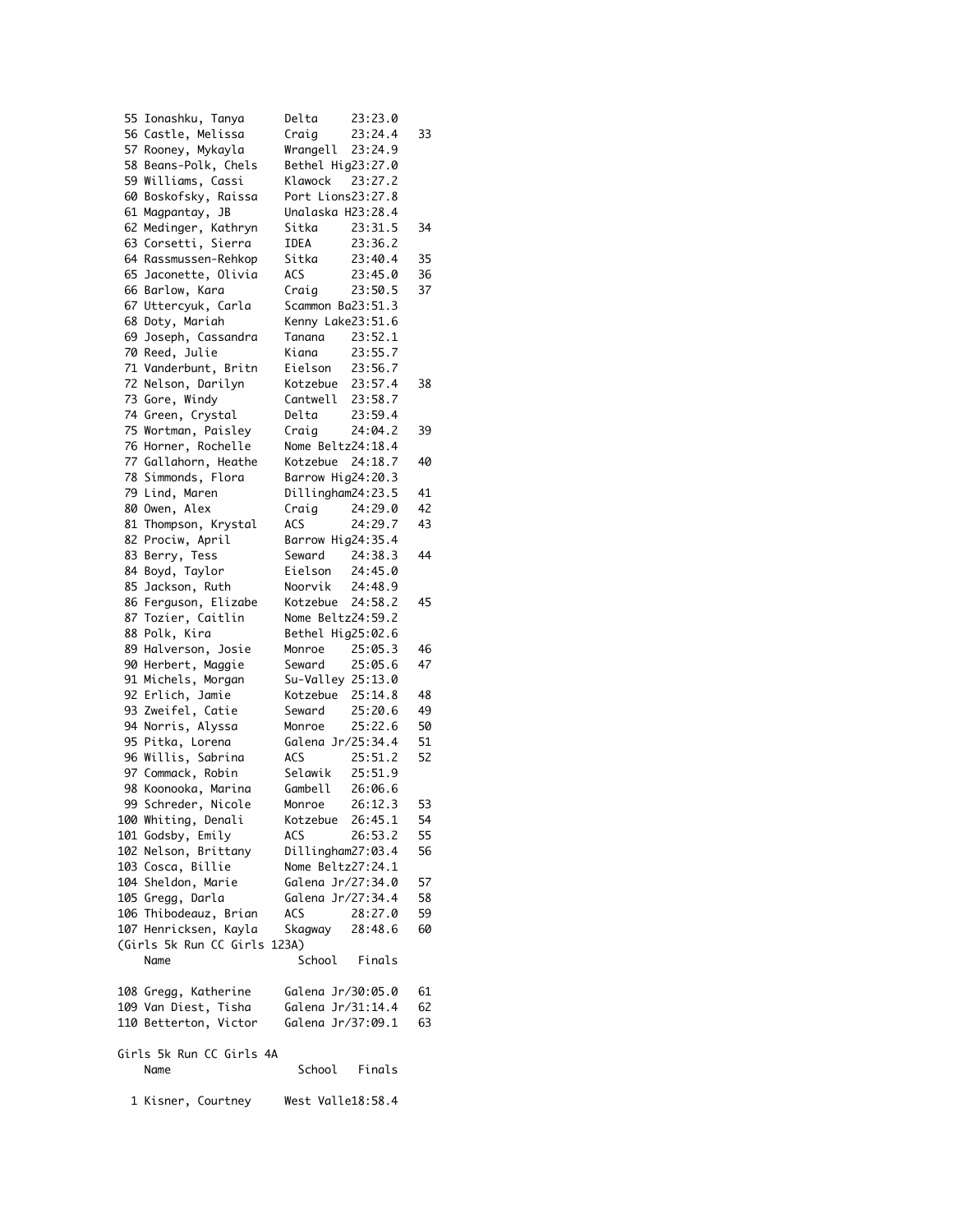| 2 O'Guinn, Ivy          | Skyview 19:00.1                    |         |
|-------------------------|------------------------------------|---------|
| 3 Bick, Susan           | Bartlett 19:08.6                   |         |
| 4 Mucha, Bree           | Soldotna                           | 19:12.5 |
| 5 Rorabaugh, Marisa     | West Valle19:13.0                  |         |
| 6 Ford, Jenna           | Wasilla 19:13.4                    |         |
| 7 Edic, Megan           | Lathrop                            | 19:15.4 |
| 8 Ivanoff, Chloe        | Kodiak 19:16.7                     |         |
| 9<br>Hennessy, Amelia   | Dimond 19:18.2                     |         |
| 10 Boyer, Hannah        | West Valle19:20.4                  |         |
| Minge, Emma<br>11       | South Anch19:26.8                  |         |
| 12<br>Vania, Merielle   | South Anch19:36.0                  |         |
| 13 Northey, Jenette     | Service 19:37.0                    |         |
| 14 Michaelson, Audre    | Colony                             | 19:42.6 |
| 15<br>Yanoshek, Kelly   | South Anch19:42.9                  |         |
| 16 Dampier, Morgan      | Wasilla 19:46.2                    |         |
|                         |                                    |         |
| 17<br>Kirk, Stephanie   | South Anch19:47.8                  |         |
| 18<br>Bethea, Jaymi     | Kodiak 19:48.9                     |         |
| 19 Stewart, Sydney      | Colony 19:50.8<br>Soldotna 19:51.4 | 19:50.8 |
| 20 Smith, Melanie       |                                    |         |
| 21<br>Francis, Leah     | Juneau                             | 19:53.4 |
| 22 Liotta, Annie        | West                               | 19:54.0 |
| 23<br>Hutchins, Alyssa  | ى: 15.54.0<br>29:55.0 Colony       |         |
| 24<br>Ng, Sarah         | Kodiak 19:58.1                     |         |
| 25 PcPhetres, Krysto    | Chugiak                            | 19:58.4 |
| 26 Roelle, Rachel       | West                               | 20:00.2 |
| 27<br>Smith, Allie      | Kodiak                             | 20:04.9 |
| 28<br>Rorabaugh, Eliza  | West Valle20:05.3                  |         |
| 29<br>Ord, Annika       | Juneau 20:07.0                     |         |
| 30<br>Wright, Jessica   | North Pole20:08.4                  |         |
| Callahan, Molly<br>31   | West Valle20:13.5                  |         |
| Whiteman, Jamie<br>32   | West                               | 20:19.7 |
| 33<br>McPhetres, Alyson | Chugiak 20:25.0                    |         |
| 34 Ostrander, Taylor    | Kenai                              | 20:27.5 |
| 35<br>Nelson, Brooke    | <br>Wasilla 20:28.7                |         |
| 36<br>Yeaton, Jessica   | South Anch20:30.6                  |         |
| 37<br>Gerik, Danielle   | West                               | 20:31.4 |
| Mahlen, Tsaina<br>38    | South Anch20:32.9                  |         |
| Muller-Stubb, Kry<br>39 | Service 20:33.3                    |         |
| 40 Browning, Sidney     |                                    |         |
| 41 Miner, Robin         | Juneau 20:34.1<br>Service 20:39.5  |         |
| Culver, Katie<br>42     | South Anch20:41.6                  |         |
|                         |                                    |         |
| 43 Lange, Katherine     | Chugiak 20:45.3<br>Lathrop 20:46.7 |         |
| 44 Stone, Sydney        |                                    |         |
| 45<br>Thompson, Mackenz | Colony 20:49.2                     |         |
| 46<br>Stewart, Taylor   | Colony                             | 20:49.9 |
| Hutchinson, Hanna<br>47 | Skyview                            | 20:50.4 |
| 48<br>Schmitz, Christi  | North Pole20:50.9                  |         |
| 49<br>Kelly, Alison     | Wasilla                            | 20:52.4 |
| 50<br>Fitzgerald, Kimbe | Lathrop                            | 20:52.8 |
| 51<br>Okeson, Alex      | Service                            | 20:54.5 |
| 52<br>Smith, Sadie      | Service                            | 20:56.0 |
| Xavier, Hannah<br>53    | Service                            | 20:56.8 |
| 54<br>Laughlin, Liza    | Colony                             | 21:02.2 |
| 55<br>Schleich, Cori    | Wasilla                            | 21:06.6 |
| 56<br>Skan, Melissa     | Juneau                             | 21:07.7 |
| 57<br>Greaves, Shelayne | Ketchikan 21:08.0                  |         |
| 58<br>Hamlin, Mikayla   | Lathrop                            | 21:11.3 |
| 59<br>Samaniego, Andre  | Chugiak                            | 21:19.1 |
| Haering, Celia<br>60    | West                               | 21:19.4 |
| 61 Clump, Keri          | Wasilla                            | 21:26.1 |
| 62 Phillips, Jill       | West Valle21:26.6                  |         |
| Johnson, Chrysa<br>63   | West                               | 21:26.9 |
| 64<br>Roth, Jordan      | Chugiak                            | 21:27.2 |
| 65<br>Halloran, Madison | Service                            | 21:27.7 |
|                         |                                    |         |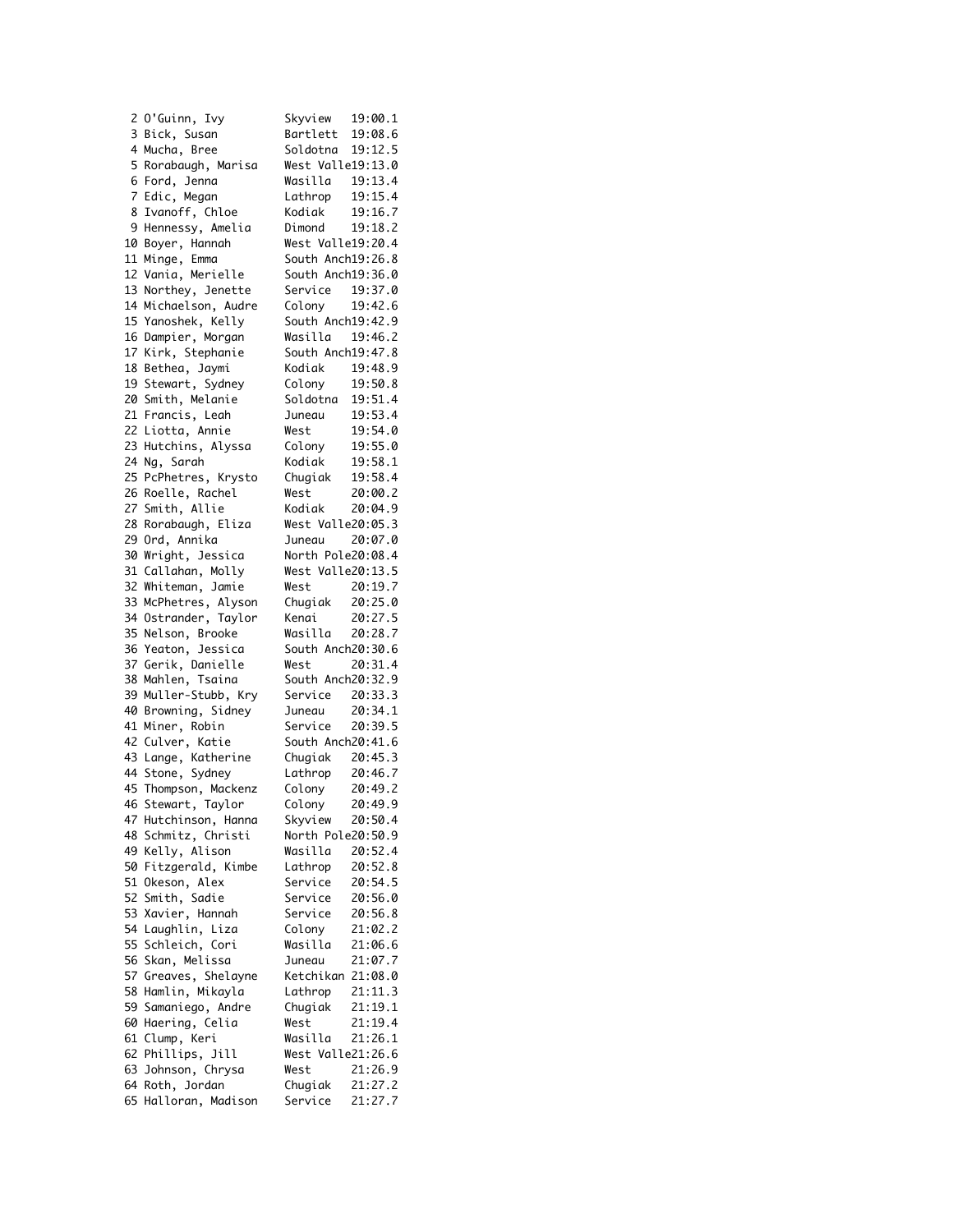| 66 Lundberg, Krista              | Chugiak                                      | 21:28.1 |    |
|----------------------------------|----------------------------------------------|---------|----|
| 67 Wieping-Brown, So             | West                                         | 21:34.6 |    |
| 68 Merkes, Meranda               | Soldotna                                     | 21:39.1 |    |
| 69 Jahn, Abby                    | Colony                                       | 21:39.7 |    |
| 70 Delos Santos, Ann             | Kodiak                                       | 21:52.2 |    |
| 71 Burger-Pothier, L             | Juneau                                       | 21:56.2 |    |
| 72 Ottoson-McKeen, A             | Juneau                                       | 21:59.2 |    |
| 73 Whisenhant, Eliza             | West Valle22:00.0                            |         |    |
| 74 Ruckhaus, Thea                | Lathrop 22:09.6                              |         |    |
| 75 Skjold, Kailee                | Soldotna 22:10.2                             |         |    |
| 76 Jensen, Jenna                 | Soldotna 22:11.4                             |         |    |
| 77 Wyatt, Shannon                | Soldotna 22:13.3                             |         |    |
| 78 Ernest, Selma                 | Kodiak                                       | 22:19.6 |    |
| 79 Barnett, McKenzie             | Kodiak                                       | 22:21.2 |    |
| 80 Brisco, Aubrey                | Juneau 22:23.8                               |         |    |
| 81 Clock, Jasmine                |                                              |         |    |
| 82 Famham, Nicole                | Soldotna 22:27.2<br>Lathrop 22:31.9          |         |    |
| 83 Fore, Rachel                  | Chugiak 22:39.3                              |         |    |
| 84 Stevens, Madelyn              | Lathrop 23:05.6                              |         |    |
| Boys 5k Run CC Boys 123A<br>Name | School Finals                                |         |    |
|                                  |                                              |         |    |
| 1 Kirk, Jacob                    | Grace                                        | 15:43.4 | 1  |
| 2 Arnold, Andrew                 | Grace                                        | 16:43.5 | 2  |
| 3 Payenna, Teddy                 | Nome Beltz16:53.1                            |         | 3  |
| 4 Freidman, Niko                 |                                              |         | 4  |
| 5 Howell, Patrick                |                                              |         |    |
| 6 Klein, John                    | Sitka 16:59.1<br>Wrangell 17:00.1<br>17:02.1 |         | 5  |
| 7 Paniyak, Harold                | Chevak 17:03.6                               |         |    |
| 8 Wison, Mickey                  |                                              | 17:07.2 |    |
| 9 Chase, Brett                   | Skagway<br>Seward                            | 17:10.8 | 6  |
| 10 Head, Jeremy                  | Nome Beltz17:15.4                            |         | 7  |
| 11 Baker, Matt                   |                                              |         | 8  |
| 12 Keeney, George                | ACS 17:21.3<br>Valdez 17:26.0                |         |    |
| 13 Weber, Quinn                  | Skagway 17:26.9                              |         |    |
| 14 Talerico, Andrew              | Tri Valley17:32.7                            |         |    |
| 15 Weber, John                   | Grace 17:33.5                                |         | 9  |
| (Boys 5k Run CC Boys 123A)       |                                              |         |    |
| Name                             | School Finals                                |         |    |
| 16 Dillon, Joseph                | Grace                                        | 17:34.3 | 10 |
| 17 Night, Billy                  | Hooper Bay17:36.0                            |         |    |
| 18 Gillespie, Austin             | Seward                                       | 17:37.8 | 11 |
| 19 LePore, Corbin                | Bethel Hig17:39.6                            |         | 12 |
| 20 Hanson, Randy                 | Bethel Hig17:41.3                            |         | 13 |
| 21 Coffey, Daniel                | Craig                                        | 17:45.1 | 14 |
| 22 Edwards, Jordan               | Grace                                        | 17:45.6 | 15 |
| 23 Rogers, Jesse                 | Dillingham17:46.4                            |         |    |
| 24 Strickland, Sebas             | Nikiski                                      | 17:47.3 |    |
| 25 Brewer, Chris                 | Eielson                                      | 17:52.1 | 16 |
| 26 Tennyson, Reed                | Dillingham17:55.4                            |         |    |
| 27 Davis, Caleb                  | Grace                                        | 17:58.9 | 17 |
| 28 Hamilton, Blake               | Haines                                       | 17:59.3 |    |
| 29 Finn, Matt                    | ACS                                          | 18:00.6 | 18 |
| 30 Alexie, Adrian                | Tuluksak                                     | 18:02.9 |    |
| 31 Klejka, Jeremiah              | Bethel Hig18:04.7                            |         | 19 |
| 32 Buchanan, Andrew              | Seward                                       | 18:06.1 | 20 |
| 33 Baxter, Ryan                  | Craig                                        | 18:06.6 | 21 |
| 34 Rosenkrans, Dirck             | Kenny Lake18:08.1                            |         |    |
| 35 Phillips, Byron               | Mount Edge18:08.3                            |         | 22 |
| 36 Knotek, Miles                 | Seward                                       | 18:09.6 | 23 |
| 37 Johnson, Steven               | Wrangell 18:10.8                             |         |    |
| 38 Marshall, Jacob               | Seward                                       | 18:11.1 | 24 |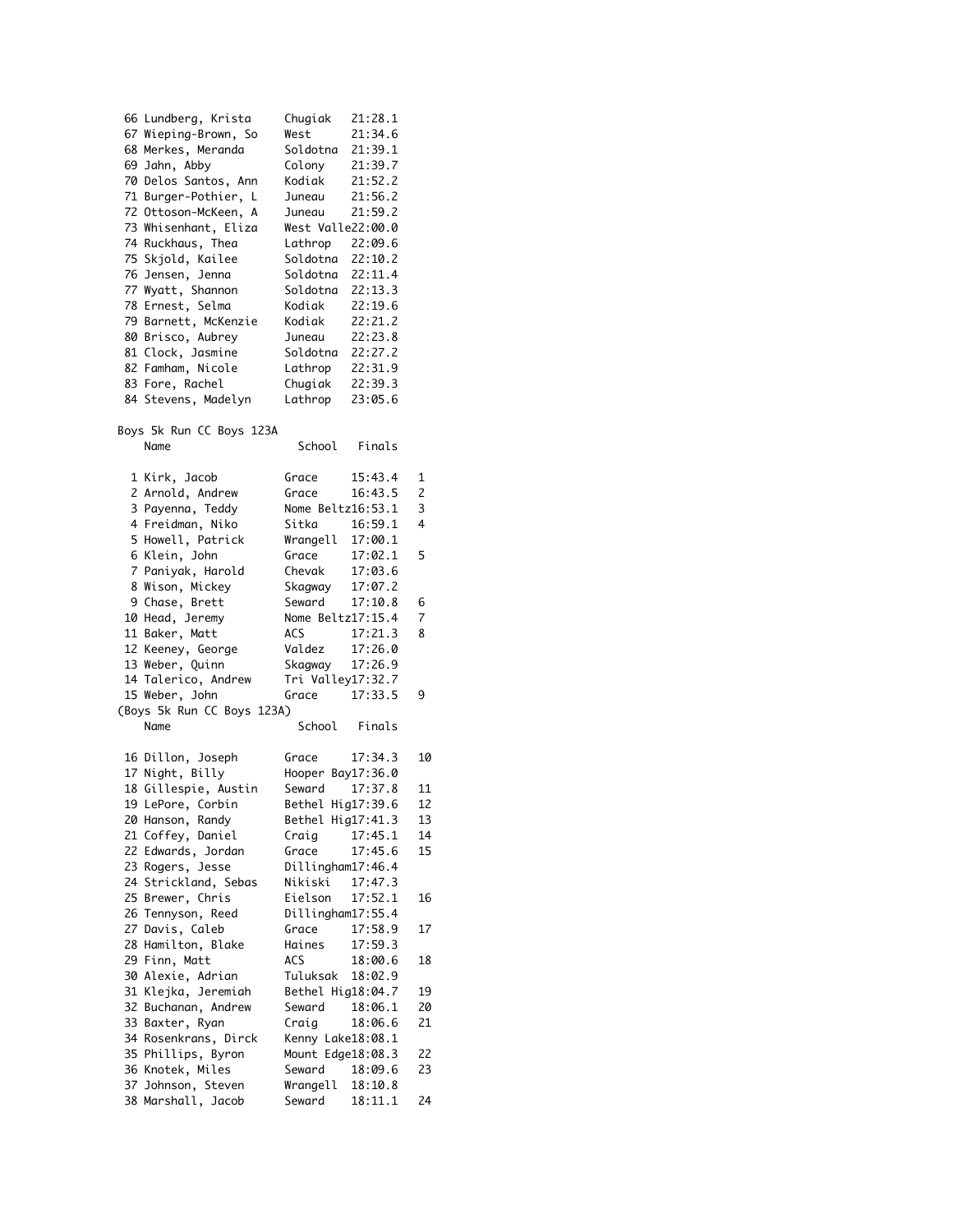| 39 Talerico, Jonatha | Tri Valley18:14.8                            |    |
|----------------------|----------------------------------------------|----|
| 40 Carter, Jake      | Tri Valley18:15.1                            |    |
| 41 Turner, Curtis    | Mount Edge18:16.7                            | 25 |
| 42 Kahler, James     | Sitka 18:19.6                                | 26 |
| 43 Rogers, Mathew    | Dillingham18:21.7                            |    |
| 44 Ballot, Linus     | Buckland 18:22.2                             |    |
| 45 Sullivan, Tim     | Nome Beltz18:22.8                            | 27 |
| 46 Nelson, David     | Craig 18:23.5                                | 28 |
|                      |                                              |    |
| 47 Asquith-Heinz, Qu | Haines 18:23.8                               |    |
| 48 O'Brien, Seth     | Bethel Hig18:24.9                            | 29 |
| 49 Blandford, Nathan | Nome Beltz18:26.1                            | 30 |
| 50 Castle, Dylan     | 18:28.3<br>Craig 18:28.3<br>Heritage 18:29.0 | 31 |
| 51 Beier, Christian  |                                              |    |
| 52 Pfluger, Samy     | Seward 18:31.4                               | 32 |
| 53 Ferguson, Conor   | Chevak 18:35.2                               |    |
| 54 McKennett, Jonath | Port Alswo18:38.0                            |    |
| 55 Borbely, Michael  | 18:40.5<br>Eielson                           | 33 |
| 56 Leahy, Daniel     | Kenny Lake18:42.4                            |    |
| 57 Turner, Brian     | Mount Edge18:43.7                            | 34 |
|                      |                                              |    |
| 58 MacIntyre, Stephe | Sitka 18:44.1                                | 35 |
| 59 Tedrick, Daniel   | 18:44.5<br>ACS<br>ACS                        | 36 |
| 60 Stooksbury, Steph | 18:44.8                                      | 37 |
| 61 Klejka, Jesse     | Bethel Hig18:48.0                            | 38 |
| 62 Miller, Jared     | Kotzebue 18:49.0                             |    |
| 63 Connolly, Patrick | Eielson<br>18:49.4                           | 39 |
| 64 Woolsey, Sam      | Sitka<br>18:50.1                             | 40 |
| 65 Mlynarik, Koebryn | Cook Inlet18:51.0                            |    |
| 66 Bergamaschi, Asa  | White Moun18:52.8                            |    |
| 67 Patrick, William  | 18:53.9<br>Sitka                             | 41 |
| 68 Conger, Emerson   | Nome Beltz18:57.0                            | 42 |
| 69 Schmidt, Tim      | Nome Beltz18:58.0                            | 43 |
| 70 Shepherd, Keaton  | Kenny Lake18:58.5                            |    |
| 71 Andrews, Brian    | Chevak 19:02.2                               |    |
| 72 Haskins, Kyle     | Unalaska H19:02.6                            |    |
| 73 Sia, Ian          | Mount Edge19:02.9                            | 44 |
| 74 Chavez, Ryan      | Bethel Hig19:04.1                            | 45 |
| 75 Brouillard, Ross  | Monroe 19:09.2                               |    |
| 76 Jones, George     | 19:09.9<br>Sitka                             | 46 |
| 77 Atherton, Jesse   |                                              | 47 |
|                      | Seward 19:11.3<br>Delta 19:12.6              |    |
| 78 Morden, Jimmy     |                                              |    |
| 79 Polk, Michael     | Bethel Hig19:13.8                            | 48 |
| 80 Burke, Michael    | Su-Valley 19:15.3                            |    |
| 81 Horner, Henry     | Mount Edge19:15.7                            | 49 |
| 82 John, George      | Toksook Ba19:17.3                            |    |
| 83 Pelto, Eric       | 19:17.8<br>Delta                             |    |
| 84 Magdanz, Grant    | Kotzebue<br>19:18.2                          |    |
| 85 Atkinson, Sam     | Kotzebue<br>19:18.5                          |    |
| 86 Brandon, Daniel   | ACS<br>19:28.5                               | 50 |
| 87 Gale, Cooper      | Sitka<br>19:29.0                             | 51 |
| 88 Charters, Luke    | ACS<br>19:29.3                               | 52 |
| 89 Johnson, Jeremiah | Nome Beltz19:43.6                            | 53 |
| 90 Johnson, Jordan   | Mount Edge19:49.0                            | 54 |
| 91 Brand, Willie     | 19:58.2<br>Craig                             | 55 |
| 92 Jacobson, Zach    | Hutchison 19:58.6                            |    |
|                      | 20:00.4                                      |    |
| 93 Westlake, Johnath | Kiana                                        |    |
| 94 George, Sam       | Barrow Hig20:01.4                            |    |
| 95 Solomon, Nasuayaa | Barrow Hig20:05.4                            |    |
| 96 Valero, Jeremy    | Eielson<br>20:08.1                           | 56 |
| 97 Tirrell, Tony     | Delta<br>20:09.0                             |    |
| 98 Spindler, David   | Hutchison 20:10.9                            |    |
| 99 Green, Jack       | Galena Jr/20:19.7                            | 57 |
| 100 Kavairlook, John | Galena Jr/20:21.2                            | 58 |
| 101 Kelly, Bill      | Su-Valley 20:36.8                            |    |
| 102 Rogers, Terry    | Mount Edge20:58.7                            | 59 |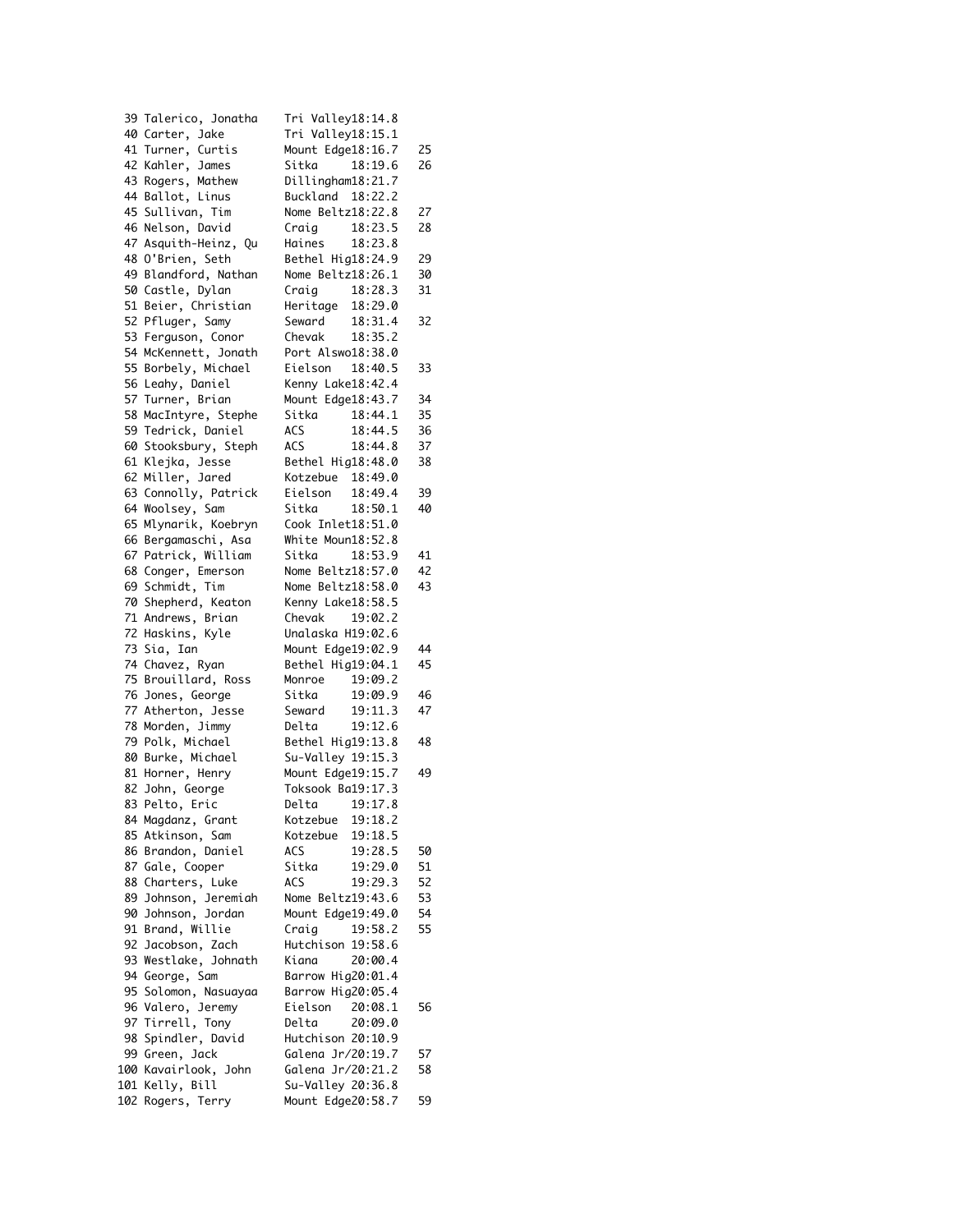| 103 Almenzor, DJ         | Craig                              | 21:00.1            | 60 |
|--------------------------|------------------------------------|--------------------|----|
| 104 Price, Mitchell      | Eielson 21:02.1                    |                    | 61 |
| 105 Huhndorf, Sidney     | Galena Jr/21:08.0                  |                    | 62 |
|                          |                                    |                    |    |
| 106 King, Jackson        |                                    |                    | 63 |
| 107 Smith, Chris         | Eielson 21:09.0<br>Eielson 21:14.8 |                    | 64 |
| 108 Goodwin, Matthew     | Galena Jr/21:49.3                  |                    | 65 |
|                          |                                    |                    |    |
| 109 Quigley, Patrick     | Craig 22:08.6                      |                    | 66 |
| 110 Dewey, Joshua        | Galena Jr/23:56.5                  |                    | 67 |
|                          |                                    |                    |    |
| 111 Kruger, Kyle         | Galena Jr/24:11.6                  |                    | 68 |
| 112 Erick, Ethan         | Galena Jr/27:28.4                  |                    | 69 |
|                          |                                    |                    |    |
|                          |                                    |                    |    |
| Boys 5k Run CC Boys 4A   |                                    |                    |    |
| Name                     |                                    | School Finals      |    |
|                          |                                    |                    |    |
|                          |                                    |                    |    |
| 1 Anthony, Dylan         | Kodiak                             | 15:41.9            | 1  |
| 2 Talbot, Silas          | Service                            | 15:48.4            | 2  |
| 3 Walgren, Robert        | Service                            | 16:02.9            | 3  |
|                          |                                    |                    |    |
| 4 Updike, Isaac          | Ketchikan 16:08.2                  |                    |    |
| 5 Mangelsdorf, Wyli      | Palmer                             | 16:09.6            | 4  |
|                          |                                    |                    |    |
| 6 Thibodeau, Sage        | Juneau                             | 16:10.0            | 5  |
| 7 Knapp, Nathaniel       | East                               | 16:26.1            |    |
| 8 Bursell, Zachary       | Juneau                             | 16:28.1            | 6  |
|                          |                                    |                    |    |
| (Boys 5k Run CC Boys 4A) |                                    |                    |    |
| Name                     |                                    | School Finals      |    |
|                          |                                    |                    |    |
|                          |                                    |                    |    |
| 9 Nugent, Pat            | Lathrop                            | 16:29.2            | 7  |
| 10 Treinen, Nick         | West                               | 16:36.2            | 8  |
| 11 Lane, Jani            | Service                            | 16:41.2            | 9  |
|                          |                                    |                    |    |
| 12 Roelle, Hans          | West                               | 16:41.5            | 10 |
| 13 Huffman, Mason        | South Anch16:43.4                  |                    | 11 |
|                          |                                    |                    |    |
| 14 Goodman, Dane         | Service                            | 16:48.5            | 12 |
| 15 Francis, David        | Juneau                             | 16:49.1            | 13 |
| 16 Hepler, Lucas         | Service 16:54.5                    |                    | 14 |
|                          |                                    |                    |    |
| 17 Mullett, Pat          | Chugiak 16:57.3                    |                    | 15 |
| 18 Grzeda, Kuba          | West Valle16:57.7                  |                    | 16 |
| 19 Smith, Carl           | South Anch16:58.1                  |                    | 17 |
|                          |                                    |                    |    |
| 20 Brewster, Brandon     | South Anch17:02.6                  |                    | 18 |
| 21 Updike, Lucas         | Ketchikan 17:05.1                  |                    |    |
| 22 Davidson, Chaven      | Kodiak                             | 17:06.0            | 19 |
|                          |                                    |                    |    |
| 23 Hanson, Kyle          | Lathrop 17:06.6                    |                    | 20 |
| 24 Wheeler, Scott        | West                               | 17:08.9            | 21 |
| 25 Weathall, Aaron       | Service                            | 17:09.2            | 22 |
|                          |                                    |                    |    |
| 26 Norvell, Tal          | Juneau                             | 17:11.3            | 23 |
| 27 Crawford, Dylan       | Colony                             | $17:13.7$<br>$3.7$ | 24 |
|                          | Service                            | 17:14.6            | 25 |
| 28 Schlemme, Lucas       |                                    |                    |    |
| 29 Bunton, Andre         | Juneau                             | 17:18.0            | 26 |
| 30 Minturn, Mason        | Palmer                             | 17:19.0            | 27 |
|                          |                                    |                    |    |
| 31 Babos, Alex           | Chugiak                            | 17:19.2            | 28 |
| 32 Novak, Jack           | South Anch17:19.5                  |                    | 29 |
| 33 Whipple, Jacob        | Palmer                             | 17:19.8            | 30 |
|                          |                                    |                    |    |
| 34 Bishop, Andrew        | West Valle17:20.8                  |                    | 31 |
| 35 Seims, Tux            | Homer                              | 17:21.9            |    |
| 36 Enloe, Tanner         | Colony                             | 17:22.7            | 32 |
|                          |                                    |                    |    |
| 37 Martin, Jared         | South Anch17:23.2                  |                    | 33 |
| 38 Derman-Harri, Jon     | West                               | 17:24.4            | 34 |
| 39 Ford, Drew            | Wasilla                            | 17:27.6            | 35 |
|                          |                                    |                    |    |
| 40 Lee, Alden            | Wasilla                            | 17:28.8            | 36 |
| 41 Zelenkov, Eric        | Chugiak                            | 17:29.7            | 37 |
|                          | North Pole17:30.3                  |                    |    |
| 42 Dewilde, Gavin        |                                    |                    |    |
| 43 Kornkven, Ryer        | Lathrop                            | 17:30.8            | 38 |
| 44 Christiansen, Col     | Kodiak                             | 17:31.9            | 39 |
|                          |                                    |                    |    |
| 45 Leder, James          | West Valle17:32.1                  |                    | 40 |
| 46 Reimer, Alex          | Colony                             | 17:34.7            | 41 |
| 47 Christensen, Jaro     | Wasilla 17:35.3                    |                    | 42 |
|                          |                                    |                    |    |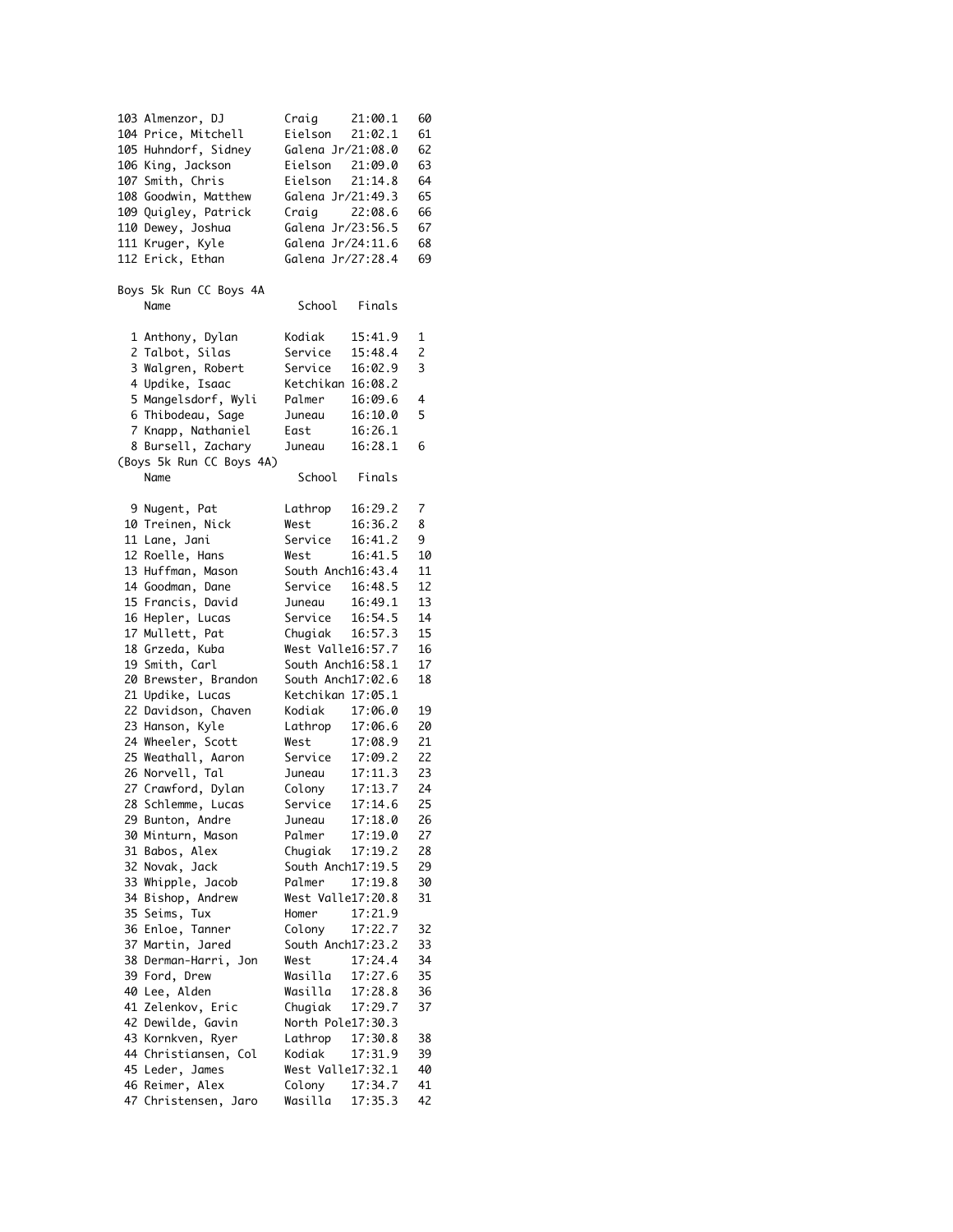| 48 Salus, Jake       | Kodiak            | 17:37.1           | 43 |
|----------------------|-------------------|-------------------|----|
| 49 Johnston, Michael | Wasilla           | 17:39.6           | 44 |
| 50 Knopp, Schyler    | Colony            | 17:40.3           | 45 |
| 51 Nymeyer, Caleb    | Kodiak            | 17:41.8           | 46 |
| 52 Temple, Steven    | Lathrop           | 17:43.9           | 47 |
| 53 Mahlen, Forrest   |                   | South Anch17:45.7 | 48 |
| 54 Ripley, Noah      | Wasilla           | 17:46.2           | 49 |
| 55 Mayo, Wyatt       |                   | West Valle17:46.9 | 50 |
| 56 Castellini, Luke  | Lathrop           | 17:49.5           | 51 |
| 57 Osiensky, Chris   | Palmer            | 17:49.7           | 52 |
| 58 Wangberg, Blake   | Colony            | 17:52.5           | 53 |
| 59 Odegaard, Alex    | West              | 17:52.8           | 54 |
| 60 Gilbert, Micheal  | Kodiak            | 17:53.4           | 55 |
| 61 Pahkala, Josh     | Wasilla           | 17:53.8           | 56 |
| 62 La France, Pierz  | Palmer            | 17:56.5           | 57 |
| 63 Woodby, Robin     | Juneau            | 17:59.9           | 58 |
| 64 Nixon-Helms, Dyla |                   | Lathrop 18:00.2   | 59 |
| 65 Bridwell, Carl    |                   | West Valle18:00.8 | 60 |
| 66 Patrick, Ian      |                   | West Valle18:01.1 | 61 |
|                      |                   |                   |    |
| 67 Noon, Peter       | West Valle18:01.4 |                   | 62 |
| 68 Fogle, Jordan     | Kodiak            | 18:01.9           | 63 |
| 69 Peltier, Wyatt    | Palmer            | 18:03.9           | 64 |
| 70 Volk, Casey       | Chugiak           | 18:05.4           | 65 |
| 71 Day, Joe          | Palmer            | 18:10.6           | 66 |
| 72 Thompson, Keith   | Wasilla           | 18:10.8           | 67 |
| 73 Miller, Jesse     | Juneau            | 18:13.8           | 68 |
| 74 Stroble, Brian    | Chugiak           | 18:18.0           | 69 |
| 75 Liotta, Neil      | West              | 18:18.7           | 70 |
| 76 Wilkinson, Kipp   | Lathrop           | 18:35.5           | 71 |
| 77 Maxwell, Dan      | West              | 18:35.8           | 72 |
| 78 Kveseth, Chris    | Chugiak           | 18:38.2           | 73 |
| 79 Brewer, Kenneth   |                   | 18:39.9           | 74 |
| 80 Gumminger, Nathan | Chugiak<br>Colony | 18:55.3           | 75 |
| 81 Munter, Scott     |                   | South Anch19:15.5 | 76 |
| 82 Conway, Kenny     | Colony            | 19:16.7           | 77 |
| 83 Lervick, Keagan   | Ketchikan 19:38.4 |                   |    |

| Women - Team Rankings - 1 Events Scored |     |
|-----------------------------------------|-----|
| 1) Galena Jr/Sr High School             | 375 |
| 2) Anchorage Christian Sch              | 292 |
| 3) Kotzebue High School                 | 250 |
| 4) Monroe High School                   | 222 |
| 5) Seward High School                   | 203 |
| 6) Sitka High School                    | 165 |
| 7) Craig                                | 162 |
| 8) Dillingham High School               | 150 |
| 9) Skagway                              | 124 |
| 10) Grace Christian School              | 73  |

| Men - Team Rankings - 0 Events Scored |     |
|---------------------------------------|-----|
| 1) Galena Jr/Sr High School           | 446 |
| 2) Chugiak High School                | 361 |
| 3) Colony High School                 | 347 |
| 4) Eielson High School                | 332 |
| 5) Wasilla High School                | 329 |
| 6) West Valley High School            | 320 |
| 7) Palmer High School                 | 300 |
| 8) Lathrop High School                | 293 |
| 9) Mount Edgecumbe HS                 | 287 |
| 10) Craig                             | 275 |
|                                       |     |